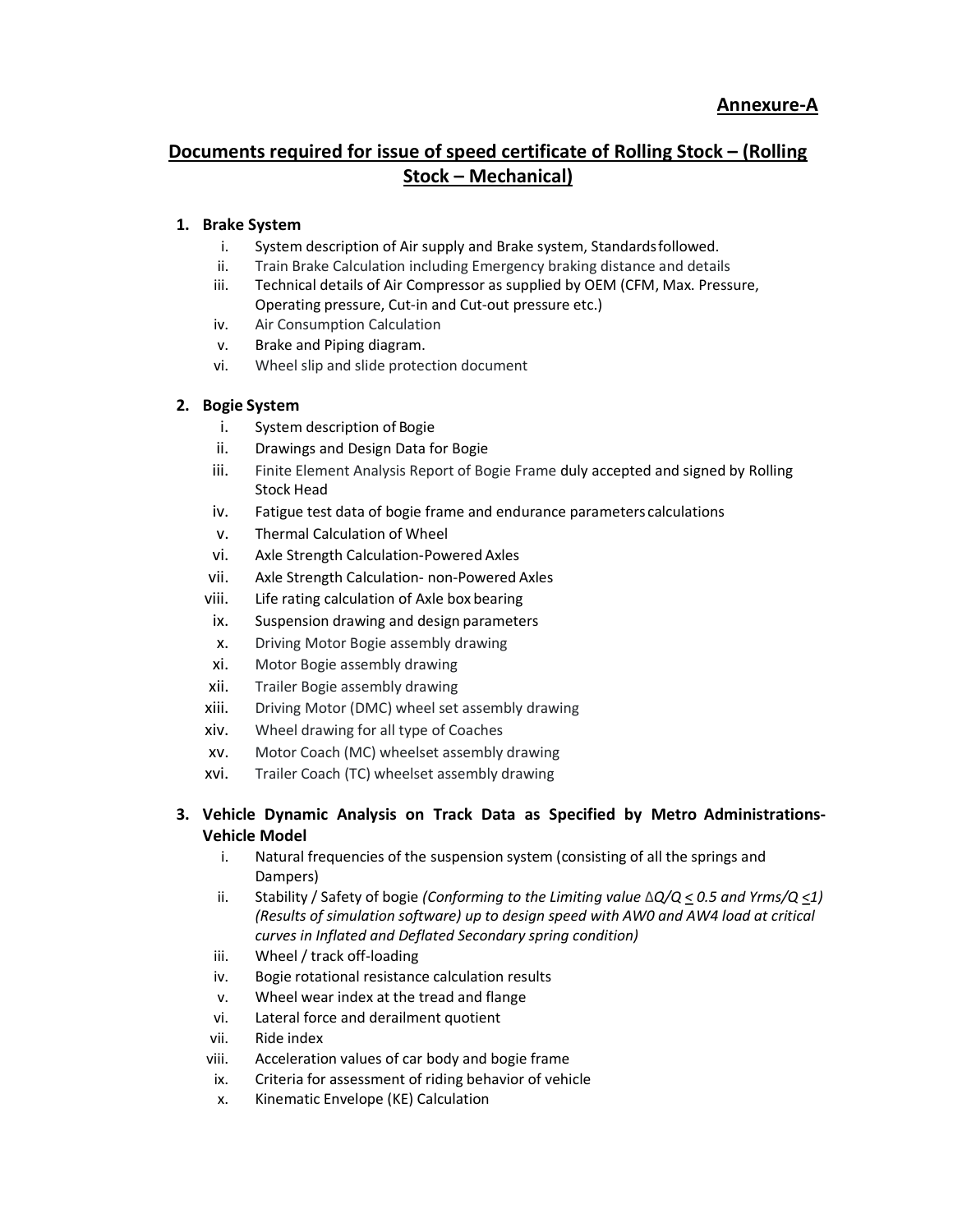## 4. Finite Element Analysis of Car body structure as per manufacturer

#### 5. Relative movement between coaches/coach and bogie

- i. Coupler Movement Calculation
- ii. Gangway Movement Calculation for specified radius
- iii. Calculation of Relative Movements between coach and bogie on different degrees of curvature

#### 6. Passenger Saloon Door description & Drawing

#### 7. Coupler – Technical description

- i. Front Automatic Coupler drawing
- ii. Intermediate Automatic Coupler drawing
- iii. Semi-Permanent Coupler half (with GH) drawing
- iv. Semi-Permanent Coupler half (with Rigid Bar) drawing
- v. Semi-Permanent Coupler drawing

#### 8. Fire Safety System

- i. Fire load calculation: Design calculation of Fire load above & below body frame
- ii. Fire Protection System & compliance to relevant International Standards (duly accepted and signed by Rolling Stock Head)
- iii. Measures for Emergency Evacuation of Passengers

## 9. Crashworthy Simulation as per EN 15227 and GMRT 2100 (duly accepted and signed by Rolling Stock Head)

#### 10. Description of Metro Coaches and Pay load calculation

- i. Layout of train formation
- ii. Layout of Driving Motor/Driving Trailer Coach
- iii. Layout of Motor Coach
- iv. Layout of Trailer Coach

#### 11. Weight Particulars of Stock

#### 12. Test Procedure of various systems to be given for information:

- i. Test Procedure of Dynamometer test
- ii. Test Procedure of Brake caliper unit
- iii. Test Procedure of Static and Fatigue tests of bogie frame
- iv. Test Procedure of Bogie Rotational Resistance test
- v. Procedure of Oscillation trials
- vi. Test Procedure of Wheel offloading test
- vii. Test Specification of Coupler
- viii. Test Procedure of Wheel
- ix. Test Procedure of Wheel set
- x. Test Procedure of Solid Axle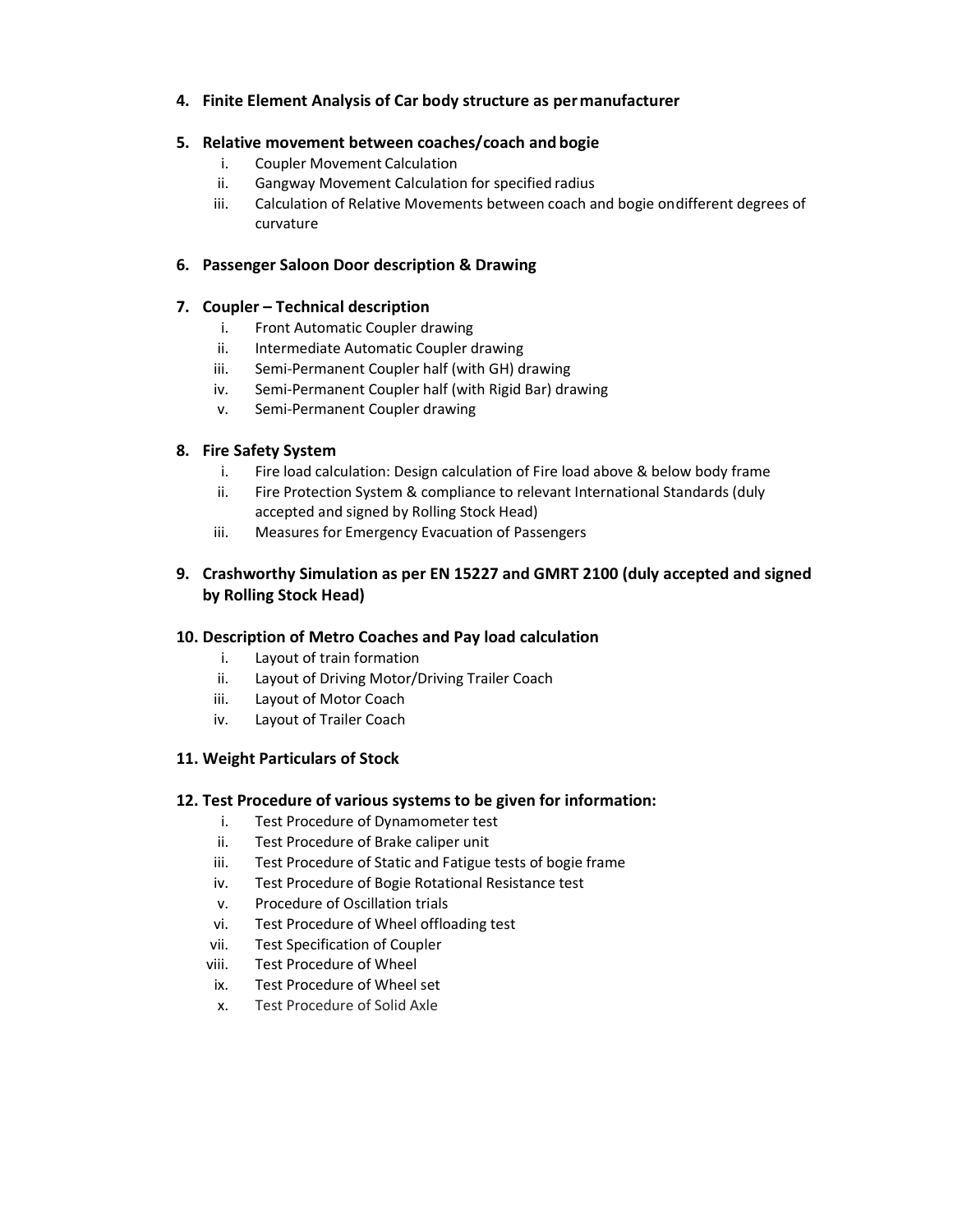| S.<br>No.               | Doc.<br>No.                                                                                                                                                                                                                                                                         | <b>Document Name</b>                                                                              | <b>Type</b> |  |
|-------------------------|-------------------------------------------------------------------------------------------------------------------------------------------------------------------------------------------------------------------------------------------------------------------------------------|---------------------------------------------------------------------------------------------------|-------------|--|
| 1                       | A.0                                                                                                                                                                                                                                                                                 | <b>Summary Sheet</b>                                                                              |             |  |
| $\mathbf{2}$            | A.0.1                                                                                                                                                                                                                                                                               | Form<br>PDF<br>ERTS (Employers Requirement Technical Specification)                               |             |  |
| 3                       | A.0.2                                                                                                                                                                                                                                                                               | Compliance of RDSO's observations (from 1st round onwards to be given<br>juxtapose)               |             |  |
| 4                       | A.1                                                                                                                                                                                                                                                                                 | System description of Air Supply and Brake system, standards followed                             | PDF         |  |
| 5                       | A.1.1                                                                                                                                                                                                                                                                               | Train Brake Calculation including Emergency braking distance and details                          | PDF         |  |
| 6                       | Technical details of Air Compressor as supplied by OEM (CFM, Max.<br>A.1.2<br>Pressure, Operating pressure, Cut-in and Cut-out pressure etc.)                                                                                                                                       |                                                                                                   | <b>PDF</b>  |  |
| $\overline{\mathbf{z}}$ | A.1.3                                                                                                                                                                                                                                                                               | Air Consumption Calculation                                                                       | PDF         |  |
| 8                       | A.1.4                                                                                                                                                                                                                                                                               | Brake and Piping diagram                                                                          | <b>PDF</b>  |  |
| 9                       | A.1.5                                                                                                                                                                                                                                                                               | Wheel slip and slide protection document<br><b>PDF</b>                                            |             |  |
| 10                      | A.2                                                                                                                                                                                                                                                                                 | System description of Bogie<br>PDF                                                                |             |  |
| 11                      | A.2.1                                                                                                                                                                                                                                                                               | Drawings and Design Data for Bogie                                                                | PDF         |  |
| 12                      | A.2.2                                                                                                                                                                                                                                                                               | Finite Element Analysis Report of Bogie Frame (duly accepted and signed<br>by Rolling Stock Head) | PDF         |  |
| 13                      | A.2.3                                                                                                                                                                                                                                                                               | Fatigue test data of bogie frame & endurance parameters calculations                              |             |  |
| 14                      | A.2.4                                                                                                                                                                                                                                                                               | Thermal calculation of wheel                                                                      |             |  |
| 15                      | A.2.5                                                                                                                                                                                                                                                                               | Axle strength calculation-Powered axles                                                           |             |  |
| 16                      | A.2.6                                                                                                                                                                                                                                                                               | Axle strength calculation: non-Powered axles                                                      |             |  |
| 17                      | A.2.7                                                                                                                                                                                                                                                                               | Life rating calculation of axle box bearing                                                       |             |  |
| 18                      | A.2.8                                                                                                                                                                                                                                                                               | Suspension drawing and design parameters                                                          |             |  |
| 19                      | A.2.9                                                                                                                                                                                                                                                                               | Driving Motor Bogie assembly drawing                                                              |             |  |
| 20                      | A.2.10                                                                                                                                                                                                                                                                              | Motor Bogie assembly drawing                                                                      |             |  |
| 21                      | A.2.11                                                                                                                                                                                                                                                                              | Trailer Bogie assembly drawing                                                                    |             |  |
| 22                      | A.2.12                                                                                                                                                                                                                                                                              | Driving Motor (DMC) wheel set assembly drawing                                                    |             |  |
| 23                      | A.2.13                                                                                                                                                                                                                                                                              | Wheel drawing for all type of Coaches                                                             |             |  |
| 24                      | A.2.14                                                                                                                                                                                                                                                                              | Motor Coach (MC) wheelset assembly drawing                                                        |             |  |
| 25                      | A.2.15                                                                                                                                                                                                                                                                              | Trailer Coach (TC) wheelset assembly drawing                                                      |             |  |
| 26                      | A.3                                                                                                                                                                                                                                                                                 | Vehicle Dynamic Analysis on Track Data as Specified by Metro<br>Administration - Vehicle Model    |             |  |
| 27                      | A.3.1                                                                                                                                                                                                                                                                               | Natural frequencies of the suspension system (consisting of all the<br>springs and Dampers)       |             |  |
| 28                      | Stability / Safety of bogie (Conforming to the Limiting value $\Delta Q/Q \leq 0.5$<br>and Y <sub>rms</sub> /Q <1) (Results of simulation software) up to design speed with<br>A.3.2<br>AWO and AW4 load at critical curves in Inflated and Deflated Secondary<br>spring condition) |                                                                                                   | <b>PDF</b>  |  |
| 29                      | A.3.3                                                                                                                                                                                                                                                                               | Wheel/track off-loading                                                                           | <b>PDF</b>  |  |
| 30                      | A.3.4                                                                                                                                                                                                                                                                               | Bogie rotational resistance calculation results                                                   | <b>PDF</b>  |  |
| 31                      | A.3.5                                                                                                                                                                                                                                                                               | Wheel wear index at the tread and flange                                                          | PDF         |  |
| 32                      | A.3.6                                                                                                                                                                                                                                                                               | Lateral force and derailment quotient                                                             | PDF         |  |
| 33                      | A.3.7                                                                                                                                                                                                                                                                               | Ride index (please upload the document)<br>PDF                                                    |             |  |
| 34                      | A.3.8                                                                                                                                                                                                                                                                               | Acceleration values of car body and bogie frame<br><b>PDF</b>                                     |             |  |
| 35                      | A.3.9                                                                                                                                                                                                                                                                               | Criteria for assessment of riding behavior of vehicle                                             | <b>PDF</b>  |  |
| 36                      | A.3.10                                                                                                                                                                                                                                                                              | Kinematic Envelope (KE) Calculation                                                               | <b>PDF</b>  |  |
| 37                      | A.4                                                                                                                                                                                                                                                                                 | Finite Element Analysis of Car body structure as per manufacturer                                 | PDF         |  |
| 38                      | A.5                                                                                                                                                                                                                                                                                 | Coupler movement calculation                                                                      | <b>PDF</b>  |  |
| 39                      | A.5.1                                                                                                                                                                                                                                                                               | Gangway movement calculation for specified radius                                                 | PDF         |  |

# 13. Detailed list of Sub Documents of Annexure A as per On-Line Portal: